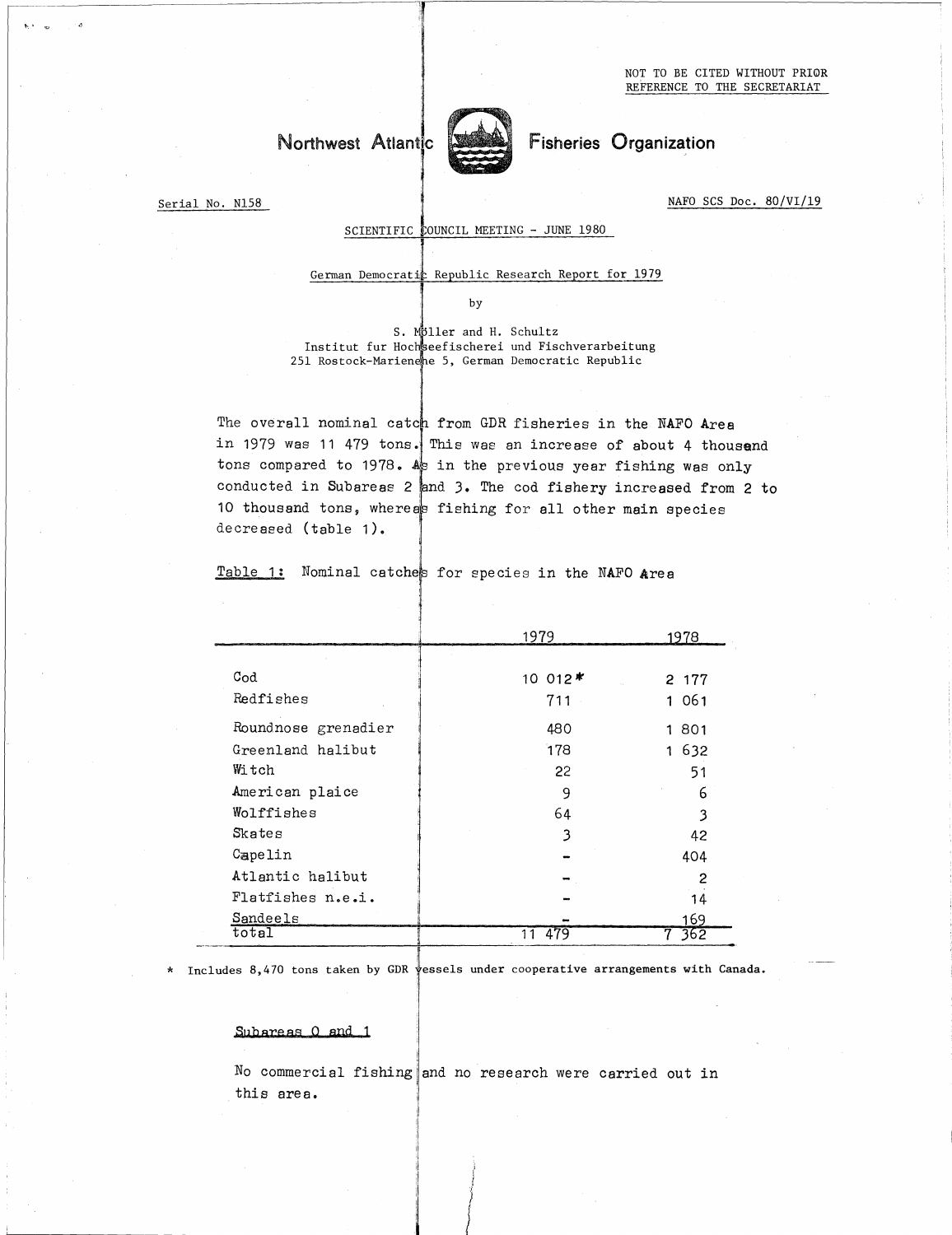#### Subareas 2 and 3

A. Status of the Fisheries

The entire fishing activity in 1979 was again strongly associated with the quota regulations, so that the distribution of the fleet and also the realization of the fishery do not show in all cases the real catch possibilities and the effect of environmental conditions. 90 % of the total catch was taken by sterntrawler of the "Zubringer-Trawler"-type, the remainder by factory trawlers.

### 1. Cod

| one rree, and also the rearrization of the fightly do not<br>show in all cases the real catch possibilities and the effect<br>of environmental conditions. 90 % of the total catch was take<br>by sterntrawler of the "Zubringer-Trawler"-type, the remainde<br>by factory trawlers.<br>1. Cod |    |     |            |                 |         |                  |
|------------------------------------------------------------------------------------------------------------------------------------------------------------------------------------------------------------------------------------------------------------------------------------------------|----|-----|------------|-----------------|---------|------------------|
|                                                                                                                                                                                                                                                                                                |    |     |            |                 |         |                  |
| The cod fishery took place mainly in February to May and to a                                                                                                                                                                                                                                  |    |     |            |                 |         |                  |
| lesser extent in October/November and December, whereas in                                                                                                                                                                                                                                     |    |     |            |                 |         |                  |
| 1978 fishing for cod had been conducted mainly in February.                                                                                                                                                                                                                                    |    |     |            |                 |         |                  |
| 74 % of total cod catches were reported from Div. 3 K, the                                                                                                                                                                                                                                     |    |     |            |                 |         |                  |
| remainder from $3$ L and $2$ J (table $2$ ).                                                                                                                                                                                                                                                   |    |     |            |                 |         |                  |
|                                                                                                                                                                                                                                                                                                |    |     |            |                 |         |                  |
| Nominal catch (tons) in SA 2 and 3 by divisions<br>Table 2:                                                                                                                                                                                                                                    |    |     |            |                 |         |                  |
|                                                                                                                                                                                                                                                                                                |    |     |            |                 |         | total            |
|                                                                                                                                                                                                                                                                                                | 2G | 2H  | <u> 2J</u> | 3K              | 3L      | 1979             |
| Cod                                                                                                                                                                                                                                                                                            |    |     | 949        | 7<br>417        | 1 646   | 10 012           |
| Redfish                                                                                                                                                                                                                                                                                        |    | 10  | 74         | 459             | 168     | 711              |
| Roundnouse grenadier                                                                                                                                                                                                                                                                           | 5  | 258 | 216        |                 |         | 480              |
| Greenland halibut<br>other                                                                                                                                                                                                                                                                     |    |     | 52<br>11   | 58<br>78        | 13<br>6 | 178<br><u>98</u> |
| total                                                                                                                                                                                                                                                                                          | 5. |     |            | 326 1 302 8 012 | 1 8 3 4 | 11 479           |
|                                                                                                                                                                                                                                                                                                |    |     |            |                 |         |                  |
| 83 % of the total catches were taken in the spring season. On                                                                                                                                                                                                                                  |    |     |            |                 |         |                  |
|                                                                                                                                                                                                                                                                                                |    |     |            |                 |         |                  |

83 % of the total catches were taken in the spring season. On the contrary to 1978, fishing proved to be more effective in SA <sup>3</sup> than in SA 2. Totally,in the spring season the catch per hour of sterntrawlers was nearly the same as in the previous year, Table 2: Nominal catch (tons) in SA 2 and 3 by divisions<br>  $26$  2H 2J 3K 3L 1979<br>
Cod<br>  $\begin{array}{r} 26$  2H 2J 3K 3L 1979<br>
Redfish<br>  $\begin{array}{r} 268$  216 216 10 012<br>
Redfish<br>  $\begin{array}{r} 10$  74 459 168 711<br>  $\begin{array}{r} 459$  168 411<br>  $\begin{$ was observed in a comparable fishing time (February) for this type of vessel, too. In February the catch per hour of factory trawlers was the same as in the foregoing year,but the catch per day fished increased by 50 % (from 14.2 to 21.4 tons).

The cod fishery in autumn mainly conducted in Div. 3L yielded 17 tone per day fished. The highest yield was obtained in November when catch per day amounted to23 tons. In the foregoing year no directed cod fishery had been conducted in this period. Fishing effort and catch per effort in the directed cod fishery are given in tables 3, 4 and 5.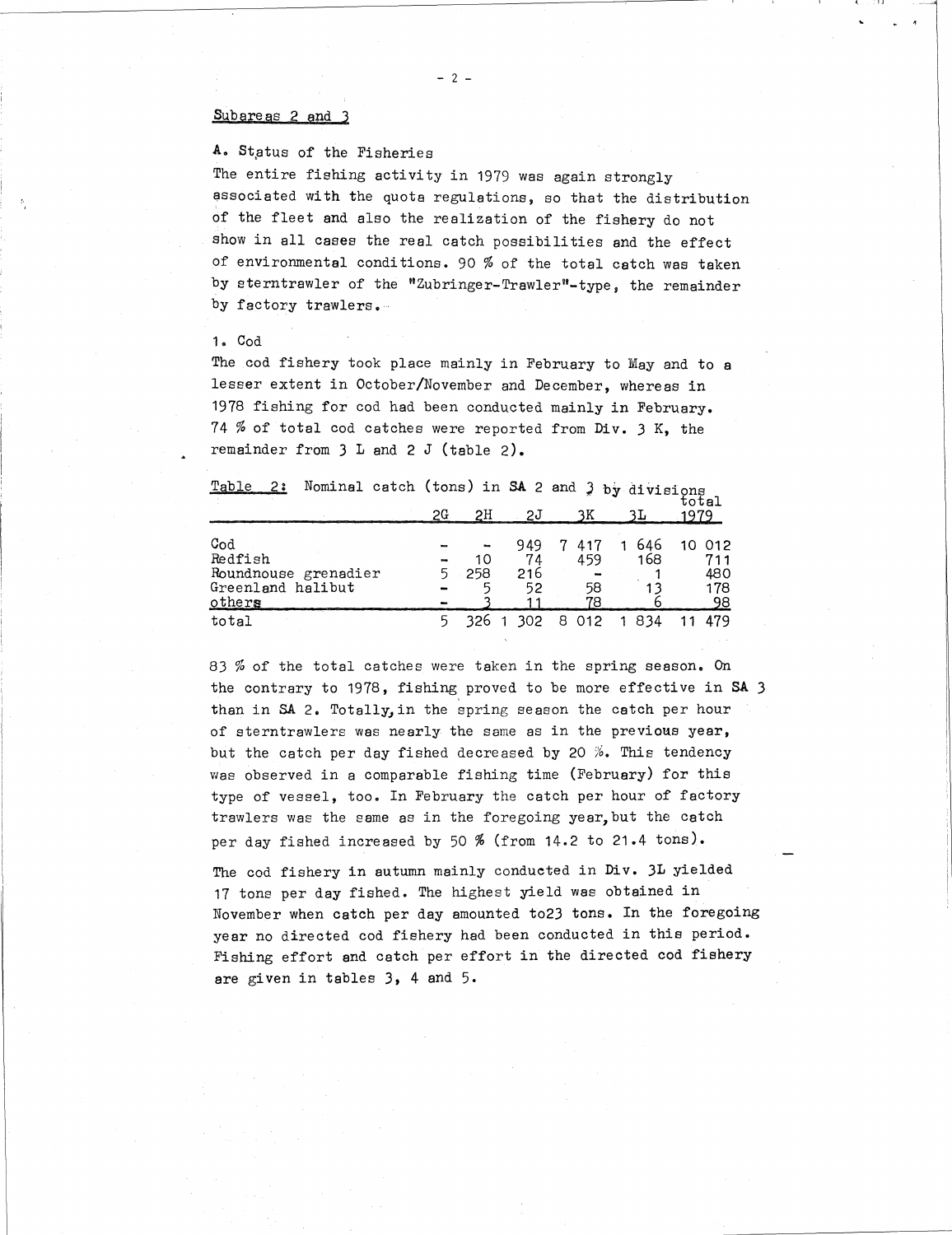- 

|                                                 |              |              | $-3-$        |                 |                                               |                                                      |  |
|-------------------------------------------------|--------------|--------------|--------------|-----------------|-----------------------------------------------|------------------------------------------------------|--|
|                                                 |              |              |              |                 |                                               |                                                      |  |
| Table<br>3:                                     |              |              |              |                 | directed for cod in SA 2 and 3 in spring 1979 | Fishing effort and c.p.n.e. (tons) of sterntrawlers  |  |
|                                                 | Feb          | Mar          | Apr          | $_{\rm May}$    | total<br>1979                                 | $Jan-Febr$<br>1978                                   |  |
| days fished<br>hours fished 1283                | 144          | 266<br>2561  | 69<br>791    | 15<br>160       | 494<br>4795                                   | 44<br>504                                            |  |
| $\overline{\mathtt{cod}}$<br>catch/d<br>catch/h | 16.5<br>1.85 | 14.1<br>1.46 | 19.8<br>1.73 | 23.6<br>2.21    | 15.9<br>1.64                                  | 19.8<br>1.73                                         |  |
| redfish<br>catch/d<br>catch/h                   | 1.2<br>0.13  | 0.3<br>0.03  | 2.1<br>0.19  |                 | 0.8<br>0.08                                   | $2.2^{1}$<br>0.19                                    |  |
|                                                 |              |              |              |                 |                                               |                                                      |  |
| 1) Greenland halibut                            |              |              |              |                 |                                               |                                                      |  |
| Table<br>4:                                     |              |              |              |                 | mainly directed for cod in autumn 1979        | Fishing effort and c.p.n.e. (tons) of sterntrawlers, |  |
| Division<br>Month                               | 51<br>Oct    | 3L<br>Oct    | 3L<br>Nov    | 3L<br>Dec       | Total                                         |                                                      |  |
| days fished<br>hours fished                     | 11<br>75     | 22<br>301.   | 696.         | 54<br>9<br>107. | 96<br>1179                                    |                                                      |  |

| redfish<br>catch/d<br>catch/h          | 1.2<br>0.13 | 0.3<br>0.03    | 2.1<br>0.19              |              | 0.8<br>0.08                            | 2.2 <sup>1</sup><br>0.19                                |
|----------------------------------------|-------------|----------------|--------------------------|--------------|----------------------------------------|---------------------------------------------------------|
|                                        |             |                |                          |              |                                        |                                                         |
| 1) Greenland halibut                   |             |                |                          |              |                                        |                                                         |
|                                        |             |                |                          |              |                                        |                                                         |
| Table 4:                               |             |                |                          |              | mainly directed for cod in autumn 1979 | Fishing effort and c.p.n.e. (tons) of sterntrawlers,    |
| Division<br>Month                      | 2J<br>Oct   | 3L<br>Oct      | 3L<br>Nov                | 3L<br>Dec    | Total                                  |                                                         |
| days fished<br>hours fished            | 11<br>75    | 22<br>301      | 54<br>696                | 9<br>107     | 96<br>1179                             |                                                         |
| $\mathbf{cod}$                         |             |                |                          |              |                                        |                                                         |
| $\texttt{catch}/\texttt{d}$<br>catch/h | 1.8<br>0.27 | 8.1<br>0.59    | 23.4<br>1.82             | 20.9<br>1.76 | 17.2<br>1.40                           |                                                         |
| redfish<br>catch/d<br>catch/h          | 0.6<br>0.09 | 0.05<br>$\div$ | 0.6<br>0.05              | 1.3<br>0.11  | 0.6<br>0.05                            |                                                         |
| Greenland halibut                      |             |                |                          |              |                                        |                                                         |
| catch/d<br>$\text{catch}/\text{h}$     | 0.1<br>0.01 |                | 0.2<br>0.01              | 0.2<br>0.02  | 0.1<br>0.01                            |                                                         |
|                                        |             |                |                          |              |                                        |                                                         |
| Table<br>5:                            |             |                | directed for cod in 1979 |              |                                        | Fishing effort and c.p.n.e. of factory trawlers, mainly |
| Division                               | 2J<br>Feb   | 3K<br>Feb      | $3K^{1}$<br>Mar          | 3L<br>Oct    | 3L<br>3L<br>Nov<br>Dec                 | $2 - 3$<br>Jan-Feb 1978                                 |
| days fished<br>hours fished            | 6<br>56     | 15<br>180      | 10<br>137                | 22<br>301    | 54<br>696<br>107                       | 9<br>67<br>530                                          |
|                                        |             |                |                          |              |                                        |                                                         |

| catch/h                                                 | 0.09                     | $\div$    | 0.05                         | 0.11        |                         | 0.05              |                                                         |
|---------------------------------------------------------|--------------------------|-----------|------------------------------|-------------|-------------------------|-------------------|---------------------------------------------------------|
| Greenland halibut                                       |                          |           |                              |             |                         |                   |                                                         |
| catch/d<br>catch/h                                      | 0.1<br>0.01              |           | 0.2<br>0.01                  | 0.2<br>0.02 |                         | 0.1<br>0.01       |                                                         |
|                                                         |                          |           |                              |             |                         |                   |                                                         |
| Table 5:                                                | directed for cod in 1979 |           |                              |             |                         |                   | Fishing effort and c.p.n.e. of factory trawlers, mainly |
| Division                                                | 2J<br>Feb                | 3K<br>Feb | $3K^{1}$<br>Mar              | 3L.<br>0ct  | 3L<br>Nov               | 3L<br>Dec         | $2 - 3$<br>Jan-Feb 1978                                 |
| days fished<br>hours fished                             | $6^{\circ}$<br>56        | 15<br>180 | 10<br>137                    | 22<br>301   | 54<br>696               | 9<br>107          | 67<br>530                                               |
| $\underline{\text{cod}}$<br>catch/d<br>catch/h          | 1.64                     | 1.72.0.72 | $15.3$ 20.7 9.9              | 0.59        | $8.1$ 23.4 20.9<br>1.82 | 1.76              | 15.7<br>1.99                                            |
| <u>redfish</u><br>catch/d<br>catch/h                    | 0.20                     |           | $1.8$ 2.0 6.3<br>$0.17$ 0.46 | 0.05<br>$+$ | 0.05                    | $0.6$ 1.3<br>0.11 | 1.1<br>0.14                                             |
| Greenland halibut                                       |                          |           |                              |             |                         |                   |                                                         |
| catch/d<br>catch/h                                      |                          |           |                              |             | 0.2<br>0.01             | 0.2<br>0.02       |                                                         |
| 1) partly directed for cod, partly directed for redfish |                          |           |                              |             |                         |                   |                                                         |

1) partly directed for cod, partly directed for redfish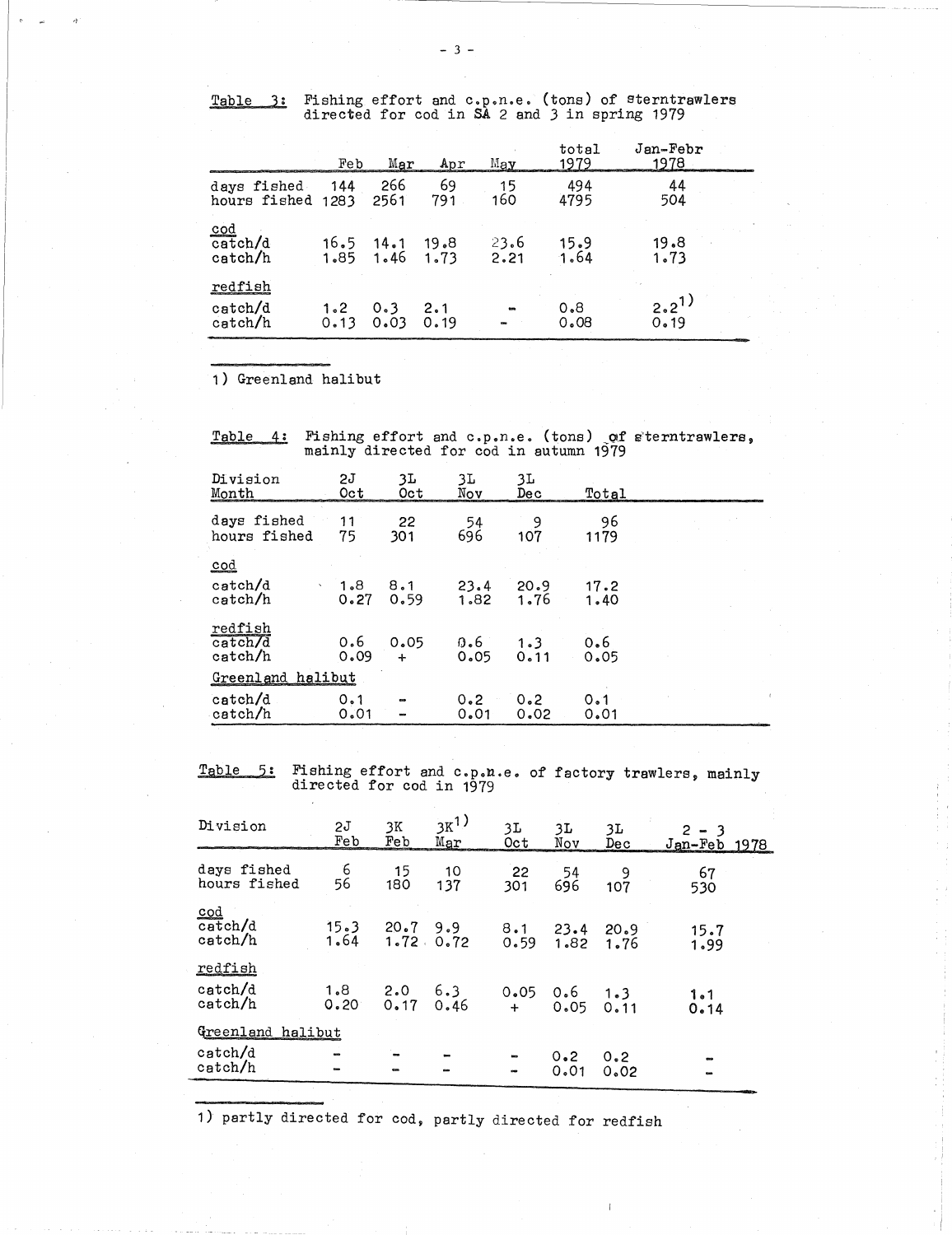## 2. Redfieh

 

| The nominal catches declined again somewhat. Most of the catches<br>were taken in 3K as by-catches in the cod fishery (table 2).<br>A directed fishery was carried out by a factory trawler in 3L<br>and 3K in March and April. Totally, the catch per effort in<br>the first half of the year was at about the same level as in<br>1978 (table $6$ ).<br>Table<br>6:<br>Fishing effort and c.p.u.e. of factory trawlers, |             |        |                 |             |             |                |
|---------------------------------------------------------------------------------------------------------------------------------------------------------------------------------------------------------------------------------------------------------------------------------------------------------------------------------------------------------------------------------------------------------------------------|-------------|--------|-----------------|-------------|-------------|----------------|
| mainly directed for redfish                                                                                                                                                                                                                                                                                                                                                                                               | 2J          | 3K     | 3L              | 3L          | Total       | $3L$ , $K$     |
|                                                                                                                                                                                                                                                                                                                                                                                                                           | Jan         | Jan    | Mar             | Apr         | 1979        | $Feb-Uan$ 1978 |
| days fished<br>hours fished                                                                                                                                                                                                                                                                                                                                                                                               | 1<br>11     | 1<br>6 | 9<br>87         | 8<br>62     | 19<br>166   | 49<br>508      |
| redfish<br>catch/d                                                                                                                                                                                                                                                                                                                                                                                                        | 8.0<br>0.73 | 4.0    | 7.0<br>0.670.72 | 7.2<br>0.94 | 7.0<br>0.80 | 7.1<br>0.69    |
| $\text{catch}/\text{h}$                                                                                                                                                                                                                                                                                                                                                                                                   |             |        |                 |             |             |                |
| Greenland halibut                                                                                                                                                                                                                                                                                                                                                                                                         |             |        |                 |             |             |                |
| catch/d<br>catch/h<br>cod                                                                                                                                                                                                                                                                                                                                                                                                 |             |        | 0.3<br>0.03     |             | 0.2<br>0.02 | 0.1<br>0.01    |

Due to reduced effort the nominal catches decreased to 480 tons. Sterntrawlers and a factory trawler tried to conduct a directed fishery on roundnose grenadier in Div. 2H and J in October and November, but changing of the fishing positions frequently necessary for keeping the by-catch of greenland halibut at the 10 %-limit made the fishery to a very difficult one. As in the last years the fishery was disappointing, the catch per effort was as low as in 1978 (table 7). On the contrary to 1978 no midwater trawling was conducted. or keeping the by-c<br>
e fishery to a ver<br>
shery was disappoi<br>
78 (table 7). On t<br>
mducted.<br>
<u>Table 7</u>: Fishing<br>
directed<br>
Bottom/Midwater B<br>
Division 2!<br>
Month 0ct<br>
daws fished 1 Roundnose grenadie:<br>
e to reduced effort<br>
erntrawlers and a f.<br>
shery on roundnose<br>
wember, but changing<br>
pr keeping the by-ca<br>
e fishery to a very<br>
shery was disappoin<br>
78 (table 7). On the<br>
mducted.<br>
Table 7: Fishing dir e to reduced effort<br>
erntrawlers and a f<br>
shery on roundnose<br>
vember, but changing<br>
pr keeping the by-ce<br>
e fishery to a very<br>
shery was disappoir<br>
78 (table 7). On the<br>
mducted.<br>
<u>Table 7:</u> Fishing<br>
directed<br>
Bottom/Midwa catches decreased to 480 tons.<br>
er tried to conduct a directed<br>
Div. 2H and J in October and<br>
ing positions frequently necess<br>
lland halibut at the 10 %-limit<br>
ne. As in the last years the<br>
toh per effort was as low as in catches decreased to 480 tons.<br>
er tried to conduct a directed<br>
Div. 2H and J in October and<br>
ing positions frequently necess.<br>
land halibut at the 10 %-limit i<br>
ne. As in the last years the<br>
tch per effort was as low as i Nov de to reduced effort the nominal catches decreased to 480 tons<br>erntrawlers and a factory trawler tried to conduct a directed<br>ehery on roundnose grenadier in Div. 2H and J in October and<br>vember, but changing of the fishing

| ovember but changing of the fishing positions frequently necessary<br>or keeping the by-catch of greenland halibut at the 10 %-limit made<br>ne fishery to a very difficult one. As in the last years the<br>ishery was disappointing, the catch per effort was as low as in<br>978 (table 7). On the contrary to 1978 no midwater trawling was<br>onducted. |                              |                |                |                                  |                           |                                                      |
|--------------------------------------------------------------------------------------------------------------------------------------------------------------------------------------------------------------------------------------------------------------------------------------------------------------------------------------------------------------|------------------------------|----------------|----------------|----------------------------------|---------------------------|------------------------------------------------------|
| Table 7:                                                                                                                                                                                                                                                                                                                                                     |                              |                |                | directed for roundnose grenadier |                           | Fishing effort and c.p.u.e. (tons) of sterntrawlers, |
| Bottom/Midwater<br>Division<br>Month                                                                                                                                                                                                                                                                                                                         | $\mathbf{B}$ .<br>2H<br>Oct. | В<br>2H<br>Nov | B<br>2J<br>Nov | B<br>Total<br>1979               | B<br>2H<br>$Sep-Oct$ 1978 | M<br>2G<br>Oct 1978                                  |
| days fished<br>hours fished                                                                                                                                                                                                                                                                                                                                  | 11<br>93                     | 5<br>40        | 11<br>89       | 27<br>222                        | 39<br>375                 | 140<br>1364                                          |
| roundnose grenadier<br>$\text{catch}/\text{d}$<br>catch/h                                                                                                                                                                                                                                                                                                    | 5,4<br>0.65                  | 4.8<br>0.60    | 8.4<br>1.03    | 6.5<br>0.79                      | 6.8<br>0.70               | 8.5<br>0.87                                          |
| greenland halibut                                                                                                                                                                                                                                                                                                                                            |                              |                |                |                                  |                           |                                                      |
| catch/d<br>catch/h                                                                                                                                                                                                                                                                                                                                           | $-1.3 -$<br>0.15             | 2.6<br>0.33    | 1.3<br>0.16    | 1.5<br>0.18                      | 3.6<br>0.38               | 0.3<br>0.03                                          |
| redfish                                                                                                                                                                                                                                                                                                                                                      |                              |                |                |                                  |                           |                                                      |
| catch/d<br>catch/h                                                                                                                                                                                                                                                                                                                                           | 0.4<br>0.04                  | 0.2<br>0.03    | 0.6<br>0.07    | 0.4<br>0.05                      | 0.8<br>0.08               | ÷                                                    |
|                                                                                                                                                                                                                                                                                                                                                              |                              |                |                |                                  |                           |                                                      |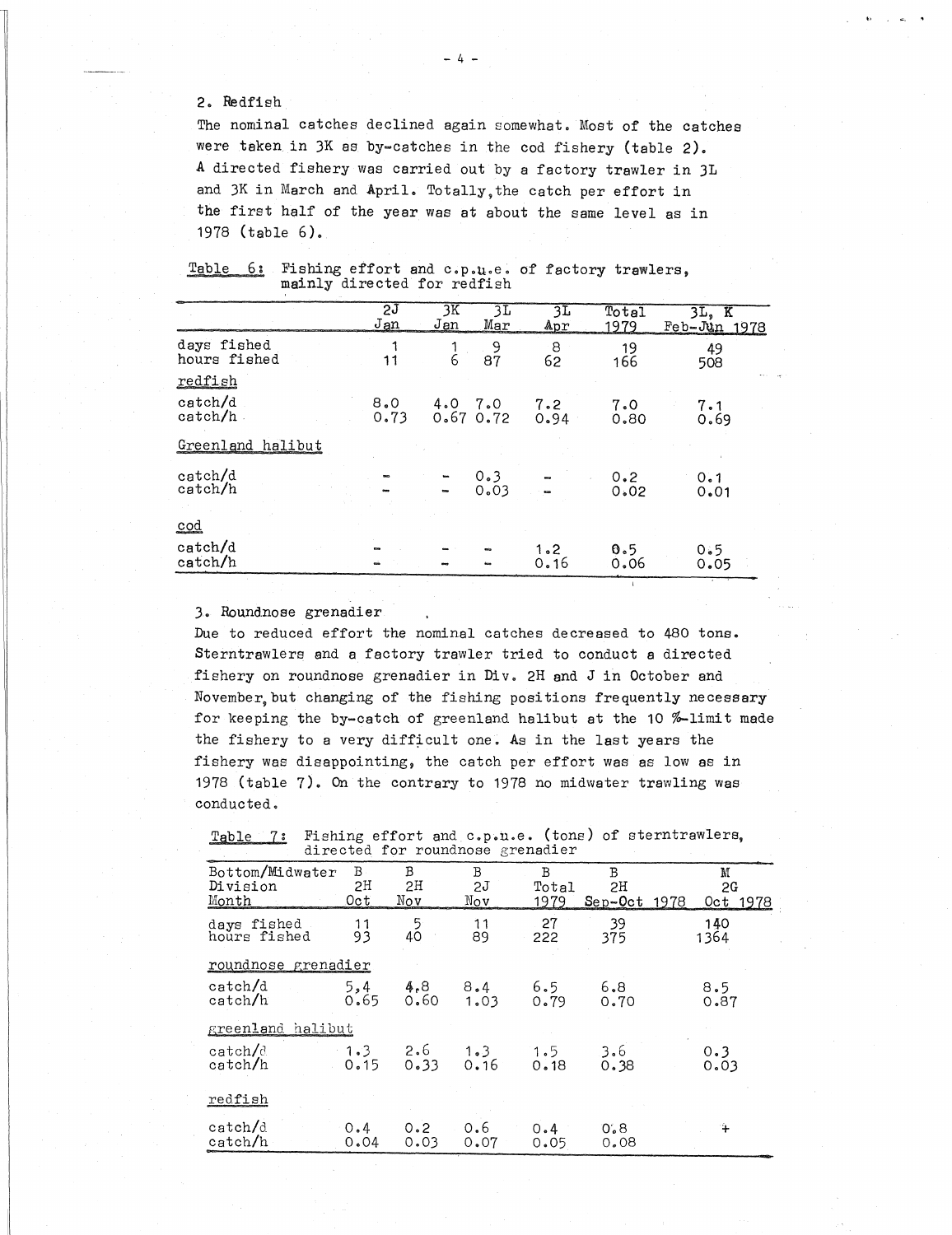#### 4. Greenland halibut

 

In 1979 fishing vessels of the GDR were not allowed to fish on greenland halibut directly. As a result nominal catches diminished to a very low level and the catch per effort was pressed down to less than 50 % compared to 1978(table 7).

|  | Table 8: Fishing effort and c.p.u.e. of factory trawlers, directed |  |  |  |
|--|--------------------------------------------------------------------|--|--|--|
|  | for roundnose grenadier in 1979                                    |  |  |  |

|                                                                                                                                                                                                                                                     |                   | $-5 -$                                |                                                |                    |
|-----------------------------------------------------------------------------------------------------------------------------------------------------------------------------------------------------------------------------------------------------|-------------------|---------------------------------------|------------------------------------------------|--------------------|
| 4. Greenland halibut                                                                                                                                                                                                                                |                   |                                       |                                                |                    |
| In 1979 fishing vessels of the GDR were not allowed to fi<br>greenland halibut directly. As a result nominal catches d<br>to a very low level and the catch per effort was pressed<br>to less than 50 $%$ compared to 1978(table 7).<br>Table<br>8: |                   |                                       | Fishing effort and c.p.u.e. of factory trawler |                    |
| Division                                                                                                                                                                                                                                            | 2H                | for roundnose grenadier in 1979<br>2H | 2J                                             |                    |
| Month<br>days fished<br>hours fished                                                                                                                                                                                                                | 0c t<br>14<br>110 | Nov<br>5<br>39                        | Nov<br>13<br>92                                | Total<br>32<br>241 |
| roundnose grenadier                                                                                                                                                                                                                                 |                   |                                       |                                                |                    |
| catch/d<br>catch/h                                                                                                                                                                                                                                  | 10.6<br>1.35      | 5.2<br>0.67                           | 9.5<br>1.35                                    | 9.3<br>1.24        |
| greenland halibut                                                                                                                                                                                                                                   |                   |                                       |                                                |                    |
| $\text{catch}/\text{d}$<br>catch/h                                                                                                                                                                                                                  | 1.0<br>0.13       | 2.8<br>0.36                           | 1.7<br>0.24,                                   | 1.6<br>0.21        |
| redfish                                                                                                                                                                                                                                             |                   |                                       |                                                |                    |
| catch/d<br>catch/h                                                                                                                                                                                                                                  | 0.4<br>0.05       |                                       | 0.5<br>0.07                                    | 0.3<br>0.05        |
| Special Research Studies<br>. Environmental Studies                                                                                                                                                                                                 |                   |                                       |                                                |                    |

B Special Research Studies

Environmental Studies

During a groundfish survey from 20 November to. 13 December by chartered sterntrawler "Walter Barth" a total of 74 hydrographic stations were conducted in Divisions 2 G, 2 H and 2 *J.* Temperature and Salinity were measured at the surface and at the bottom. The results of these investigations and those of the survey in autumn 1978 are presented in a Research Document to the STACFIS Meeting 1980 by N. Verch. The mean temperature in 1979 were up to  $0.75$  <sup>o</sup>C lower than in 1978. The largest differences were observed at depths down to 500 m in Div. 2 G. Salinities at depths down to 500 m were also lower in 1979,but the situation was reversed at depths greater than 500 m.

2. Biological Studies

Biological stock data were provided

- a) by sampling during the cod fishery aboard the mothership of the sterntrawler fleet in Div. 3 K in February and March and
- during the groundfish survey in Div. 2 G-J in November/December mentioned above.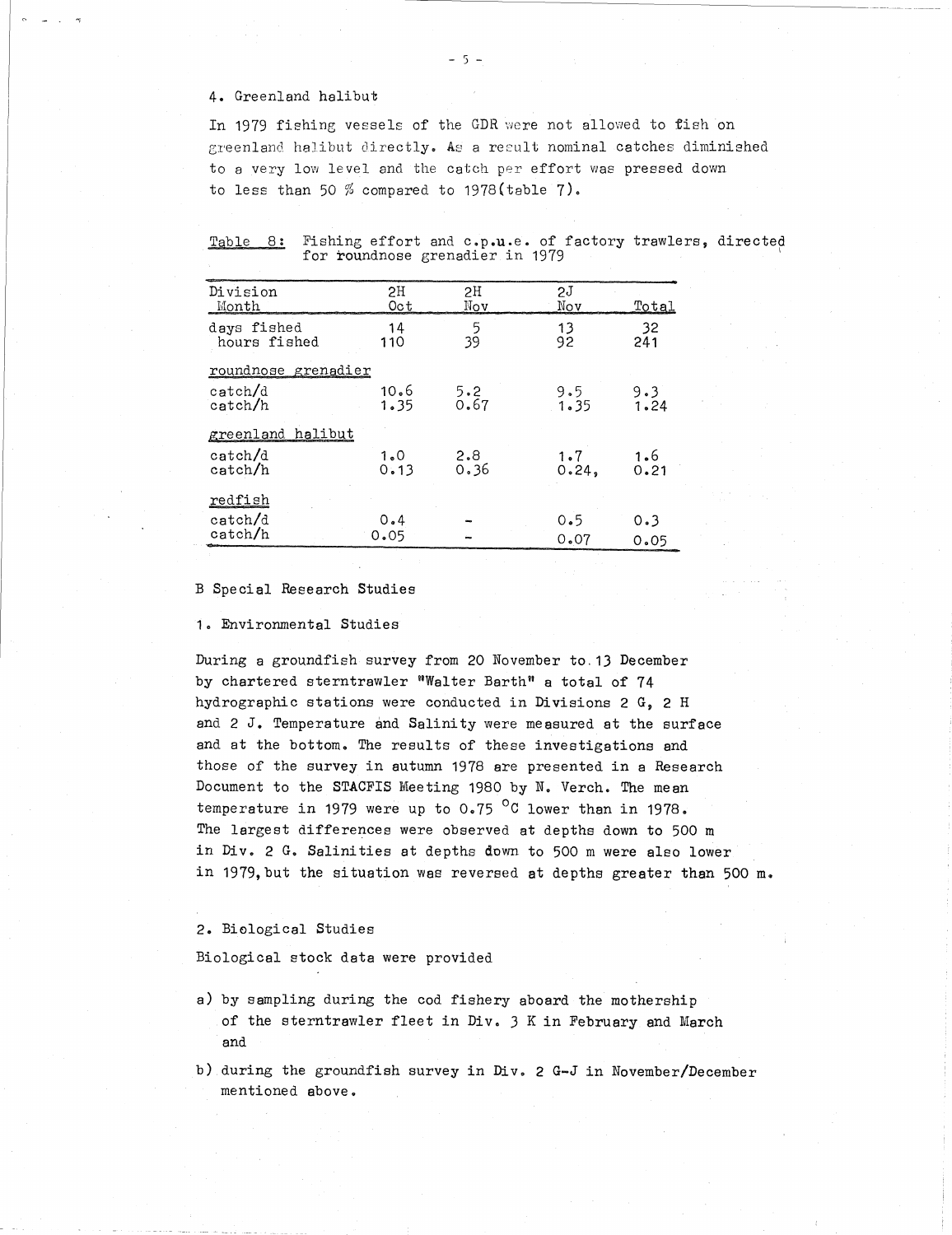Results of the groundfish survey including a biomass estimate for redfish and greenland halibut are given in a Research Document by U. Berth and B. Vaske presented at the STACFIS Meeting 1980. -6 -<br>Data on the amount of the commercial and r<br>are given in table 9.<br>Results of the groundfish survey including<br>redfish and greenland halibut are given in<br>by U. Berth and B. Vaske presented at the is<br>Table 9: Volume of sa

| Data on the amount of the commercial and research sampling<br>are given in table 9.                                                                                                             |         |                                  |         |          |      |
|-------------------------------------------------------------------------------------------------------------------------------------------------------------------------------------------------|---------|----------------------------------|---------|----------|------|
| Results of the groundfish survey including a biomass estimate<br>redfish and greenland halibut are given in a Research Documen<br>by U. Berth and B. Vaske presented at the STACFIS Meeting 198 |         |                                  |         |          |      |
| Table 9:                                                                                                                                                                                        |         | Volume of sampling in SA 2 and 3 |         |          |      |
|                                                                                                                                                                                                 |         |                                  |         |          |      |
| Species                                                                                                                                                                                         | Quarter | Sampling<br>area                 | Samples | Measured | Aged |
| Commercial sampling                                                                                                                                                                             |         |                                  |         |          |      |
| $\texttt{Cod}$                                                                                                                                                                                  | I       | 3K                               | 28      | 3202     | 299  |
| Research sampling                                                                                                                                                                               |         |                                  |         |          |      |
| $\texttt{Cod}$                                                                                                                                                                                  | Iν      | 2G                               | 8       | 121      | 88   |
|                                                                                                                                                                                                 |         | 2H                               | . 11    | 225      | 79   |
|                                                                                                                                                                                                 |         | 2J                               | 24      | 650      | 330  |
| Redfish                                                                                                                                                                                         | Iν      | 2G                               | 19      | 3650     | 300  |
| (S. mentella)                                                                                                                                                                                   |         | 2H                               | 14      | 1368     | 300  |
|                                                                                                                                                                                                 |         | 2J                               | 40      | 6334     | 1000 |
| Greenland                                                                                                                                                                                       | ΙV      | SG                               | 20      | 1524     | 698  |
| halibut                                                                                                                                                                                         |         | 2H                               | 15      | 1200     | 348  |
|                                                                                                                                                                                                 |         | 2J                               | 40      | 2565     | 1028 |
| Roundnose                                                                                                                                                                                       | IV      | 2G                               | 6       | 797      | 286  |
| grenadier                                                                                                                                                                                       |         | 2H                               | 4       | 420      | 100  |
|                                                                                                                                                                                                 |         | 2J                               | 13      | 1770     | 500  |
| Roughhead                                                                                                                                                                                       | IV      | 2G                               | 19      | 545      | 76   |
| grenadier                                                                                                                                                                                       |         | SH                               | 14      | 506      |      |
|                                                                                                                                                                                                 |         | S1                               | 40      | 783      | 65   |

#### Subarea 4

No commercial fishing and research were conducted in this area.

## Subarea 5 and Statistical Area 6

A. Status of the Fisheries

As in the previous year there was no commercial fishing in these areas.